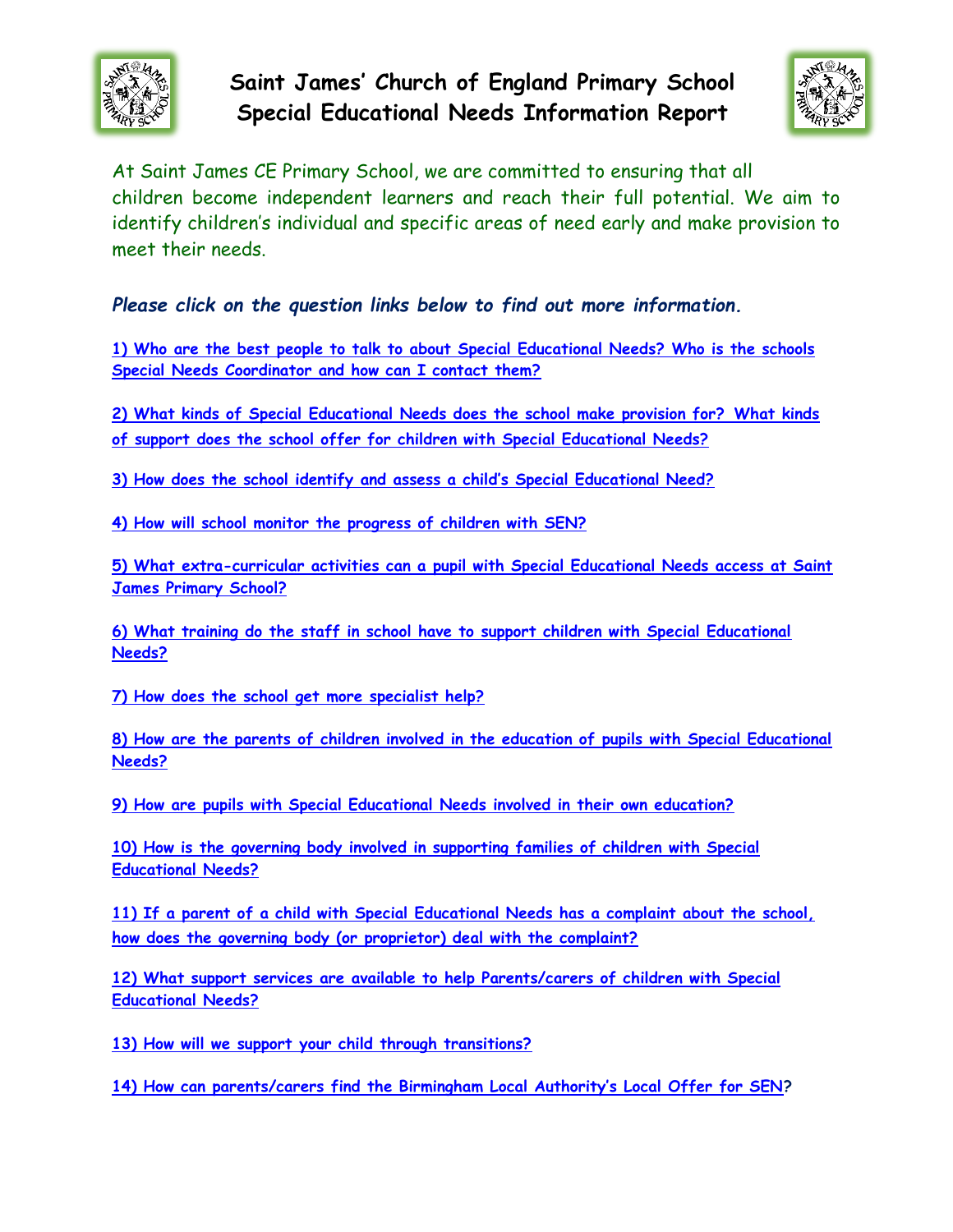**1) Who are the best people to talk to about Special Educational Needs? Who is the schools Special Needs Coordinator and how can I contact them?**

<span id="page-1-0"></span>We always encourage you *to speak to your child's class teacher* about any concerns you may have about your child. However, if you have a specific concern about your child's learning, special educational or additional need then the Special Educational Needs Coordinator (SENCO) can be available to speak to you.

The SENCO is a teacher who is responsible for supporting members of staff, parents/carers and pupils in meeting the additional needs of all children. They have been trained in co-ordinating Special Educational Needs (SEN) across the school.



**The name of our SENCO is:**

Mrs Nandra is at school every day and can be contacted by arranging an appointment through the school office on 0121 523 5861.

We pride ourselves on listening to and building positive relationships with our parents/carers.

**[Back to Top](#page-0-0)**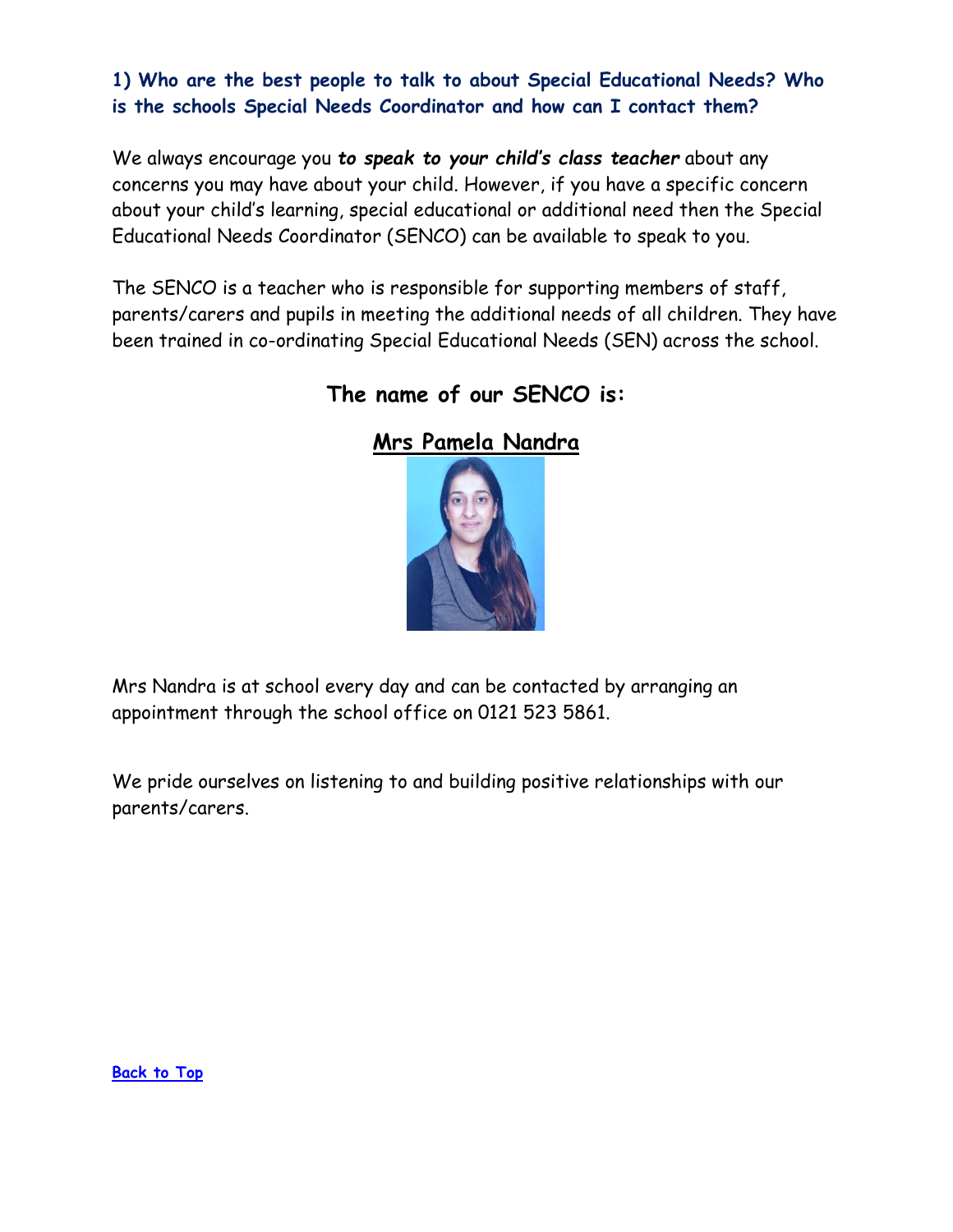## <span id="page-2-0"></span>**2) What kinds of Special Educational Needs does the school make provision for? What kinds of support does the school offer for children with Special Educational Needs?**

**Whatever need your child has we aim to support them so that they can succeed in their learning. Our main ways of doing this are through:** 

- *Additional adult support in the learning environment*
- *Quality First Teaching*
- *Small group targeted intervention/ Reduced class sizes*
- *Individual targeted interventions*
- *Personalised provision and/or adaptations*

The aim of all our interventions is to promote and achieve more rapid progress for the child.

### **Quality First Teaching**

This means that:

- The teacher has the highest possible expectations for your child and all pupils in their class.
- All teaching is based on building on what your child already knows, can do and understands.
- Teachers use appropriate differentiation to plan activities that are accessible to all.
- Different ways of teaching are used so that your child is fully motivated to be involved in their learning.
- Using adapted resources or approaches where necessary to ensure your child can always access the learning.
- Your child's progress is constantly checked to ensure that the teaching and any additional resources meets their needs.
- Pupil Premium is used to support in the delivery of interventions, access support or purchase resources.

#### **Small group targeted interventions.**

This is where your child works within a smaller group of children, who are at a similar place in their learning, often called an intervention or booster group. For your child this would mean:

- Working in small group sessions on specific targets or objectives to support their progress.
- These sessions are usually led by a Teacher or Teaching Assistant, under the direction of the Class Teacher, with advice from the SENCO and/ or outside agencies where appropriate.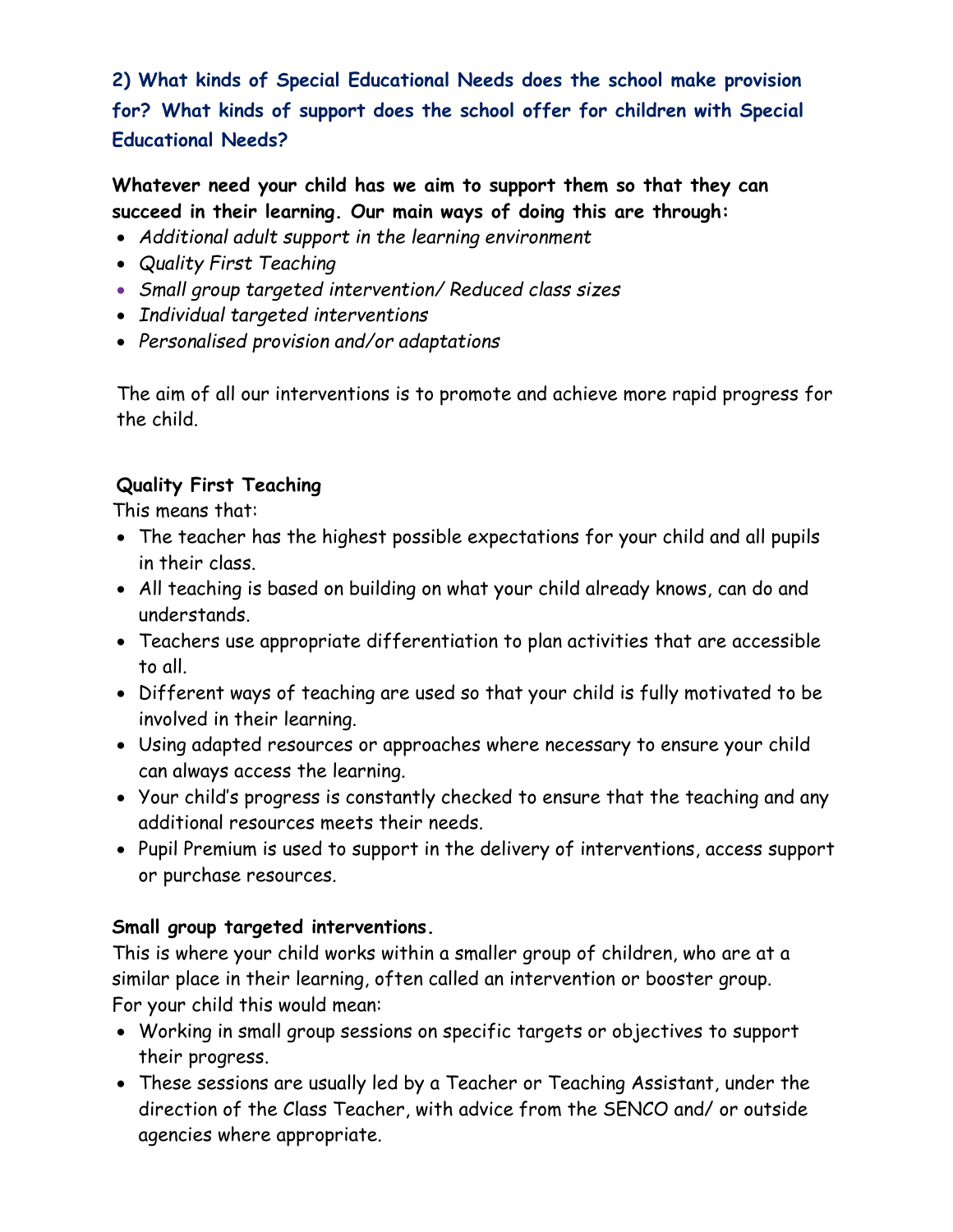• Progress is constantly monitored to ensure that this small group work meets the group's needs.

### **Targeted individual work where appropriate.**

For your child this would mean:

- Working 1 to 1 on specific targets to support their progress.
- These sessions are usually led by a trained Teaching Assistant under the direction of the Class Teacher, or a Teacher with advice from the SENCO and any outside agencies involved.
- Progress is constantly monitored to ensure that 1 to 1 interventions are meeting the child's needs.

### **Personalised provision and/or adaptations**

This may involve engaging in specific time limited programmes, adaptations to the physical working environment, purchasing specific resources and, where necessary, considering the access arrangements for test/ examinations.

There are different types of special educational need and in addition to the above approaches we may also make other arrangements.

Please see the table below for how we endeavour to meet the needs of children within different areas of need.

| Types of need and<br>what that could look<br>like                                                 | Examples of support<br>available in our school                                                                                                                                                                                                                                                                                                                                                                                                                                   | How we check it is<br>working.                                                                                                                                  |
|---------------------------------------------------------------------------------------------------|----------------------------------------------------------------------------------------------------------------------------------------------------------------------------------------------------------------------------------------------------------------------------------------------------------------------------------------------------------------------------------------------------------------------------------------------------------------------------------|-----------------------------------------------------------------------------------------------------------------------------------------------------------------|
| <b>Cognition and Learning</b><br>How your child thinks,<br>learns and understands<br>their world. | Quality first teaching (Inc. appropriate<br>differentiation)<br>Interventions- at a group or individual level<br>Learning mentors.<br>Adapted tasks and resources<br>Class support e.g. differentiated curriculum, planning,<br>work and delivery.<br>Individualised targets.<br>$\bullet$<br>Visual aids/timetables.<br>Advice is sought from Outside agencies e.g. Pupil and School<br>Support (PSS) or the Educational Psychologist (EP) on ways to<br>best teach your child. | Target setting and<br>evaluating.<br>Setting objectives/<br>outcomes<br>School tracking data.<br>Regular reviews with<br>parents, class teachers<br>and pupils. |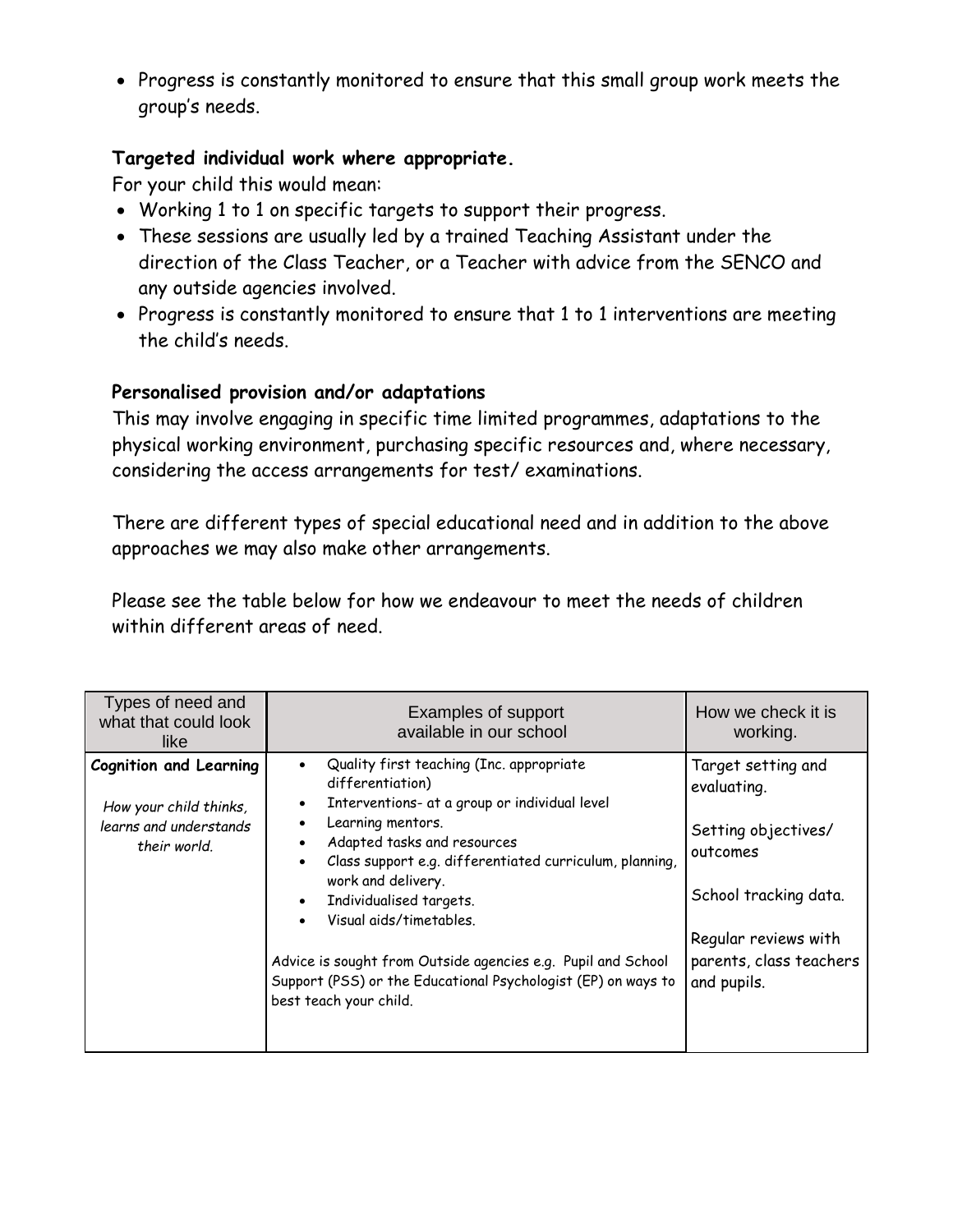| Communication and                                     | Social interaction groups.<br>$\bullet$                                               | Pupil/ parent voice-        |
|-------------------------------------------------------|---------------------------------------------------------------------------------------|-----------------------------|
| <b>Interaction</b>                                    | Buddy systems<br>$\bullet$                                                            | including self-             |
|                                                       | Language support.<br>$\bullet$                                                        | evaluation.                 |
| How your child talks to,                              | Visual aids/timetables.<br>$\bullet$                                                  |                             |
| listens, plays and learns                             | Soundswell- school purchased Speech and language<br>$\bullet$                         | Provision mapping.          |
| with other adults and                                 | therapy service.                                                                      |                             |
| children.                                             | Makaton- EYFS staff have been trained in Makaton                                      |                             |
|                                                       | and are currently developing its use to maximise                                      | Provision or support        |
|                                                       | engagement and access.                                                                | Plans (where                |
|                                                       | Advice is also sought from Outside agencies e.g. Speech and                           | appropriate)                |
|                                                       | Language Therapy (SALT), Communication and Autism Team                                |                             |
|                                                       | (CAT) or Pupil and School Support (PSS).                                              | <b>Education Health and</b> |
|                                                       | Learning/behavioural/pastoral intervention.<br>$\bullet$                              | Care Plan (formerly         |
| Social, emotional and                                 | Social stories.<br>$\bullet$                                                          | known as 'Statements        |
| mental health                                         | Support from School Learning Mentor                                                   | of Special Educational      |
| difficulties                                          | Inclusion team (support in/ out of class & deliver<br>$\bullet$                       | Needs'.                     |
|                                                       | nurture/ friendship and self-esteem groups)                                           |                             |
| How your child expresses<br>themselves and shares     | Malachi Trust- school purchased counselling service                                   |                             |
|                                                       | Buddying system.<br>$\bullet$                                                         |                             |
| their feelings and<br>thoughts with others.           |                                                                                       |                             |
|                                                       | Advice is also sought from Outside agencies e.g. Educational                          |                             |
|                                                       | Psychologist (EP), Child and Mental Health Service (CAHMS)                            |                             |
|                                                       | or the City of Birmingham school (Behaviour Support).                                 |                             |
| Sensory and/or                                        | Visual aids/timetables.<br>$\bullet$                                                  |                             |
| physical needs                                        | symbol supports.                                                                      |                             |
|                                                       | Adaptation to the environment.                                                        |                             |
| How your child responds                               | Occupational Therapy support.                                                         |                             |
| to their environment                                  | Links to other schools.<br>$\bullet$                                                  |                             |
| using their senses and                                |                                                                                       |                             |
| body.                                                 | Advice is also sought from Outside agencies e.g. Physical                             |                             |
|                                                       | Difficulties Support Service, Communication and Autism team,                          |                             |
|                                                       | Sensory Support Service(Visual Impairment team/ Hearing                               |                             |
|                                                       | Impairment team)                                                                      |                             |
| <b>Medical Needs</b>                                  | Supporting children with medical needs through:                                       |                             |
|                                                       | · School nurse- provide support as and when needed.                                   |                             |
| How the school, parents                               | Medical experts (consultants, paediatricians)<br>Medical care plans/risk assessments. |                             |
| and child work in                                     | Policies and procedures.                                                              |                             |
| partnership to support<br>medical needs.              | Please see the schools 'Supporting children with Medical                              |                             |
|                                                       | Needs Policy' for further information.                                                |                             |
| Gifted and Talented                                   | Quality first teaching                                                                |                             |
|                                                       | Interventions- at a group or individual level                                         |                             |
| (Most able pupils)                                    | Adapted tasks and resources                                                           |                             |
|                                                       | Class support e.g. differentiated curriculum, planning,                               |                             |
| Children who are                                      | work and delivery to extend your child's thinking and                                 |                             |
| achieving at a level                                  | learning.                                                                             |                             |
| exceptionally higher than<br>their peers. This may be | Individualised targets.                                                               |                             |
| within one or several                                 | Sometimes the work we do with these children may<br>$\bullet$                         |                             |
| areas of learning.                                    | involve working in partnership with local secondary                                   |                             |
|                                                       | schools or Grammar schools.                                                           |                             |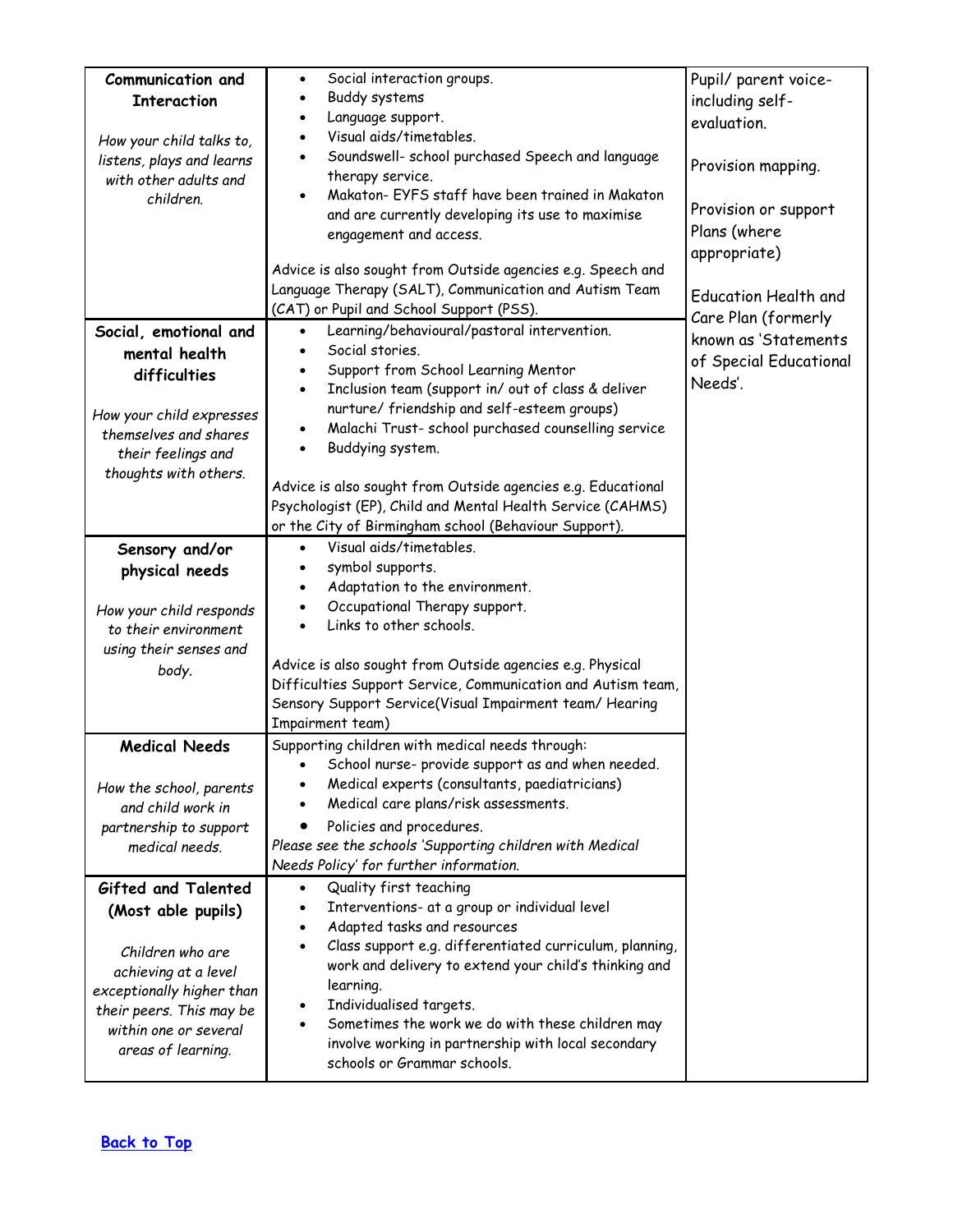### <span id="page-5-0"></span>**3) How does the school identify and assess a child's Special Educational Need?**

Referrals for support can be made by:

- Pupil self- referrals
- Parent referrals
- Other professionals (i.e. Medical)
- Information from the nursery setting
- KS1 or EYFS baseline data
- Analysis of pupil premium interventions showing little impact
- Teaching staff using observations and knowledge of the child

*We pride ourselves on listening to and building positive relationships with our parents/carers and so throughout the process below we aim to keep parents/ carers up to date on the concerns we have about their child's learning, what we are doing about it and how it is going. If a concern is raised about the progress of your child an initial discussion will take place between you and the class teacher on how to best support your child both in and outside of school. This discussion will usually take place during informal discussions, via parent questionnaires, review meetings or at parent's evenings.* 

Class Teachers, SENCO and Senior Managers will identify children who are not making expected progress from the schools tracking system. Usually after an assessment period. This is carried out at least three times a year- termly. The children are monitored and observed.



Class Teachers will raise concerns with parents/carers and the SENCO following day to day teaching, observations of the child's work and their performance in class and/or end of term assessments.



The teacher and phase leaders will begin to plan a more personalized approach to teaching your child. (*See section 2)*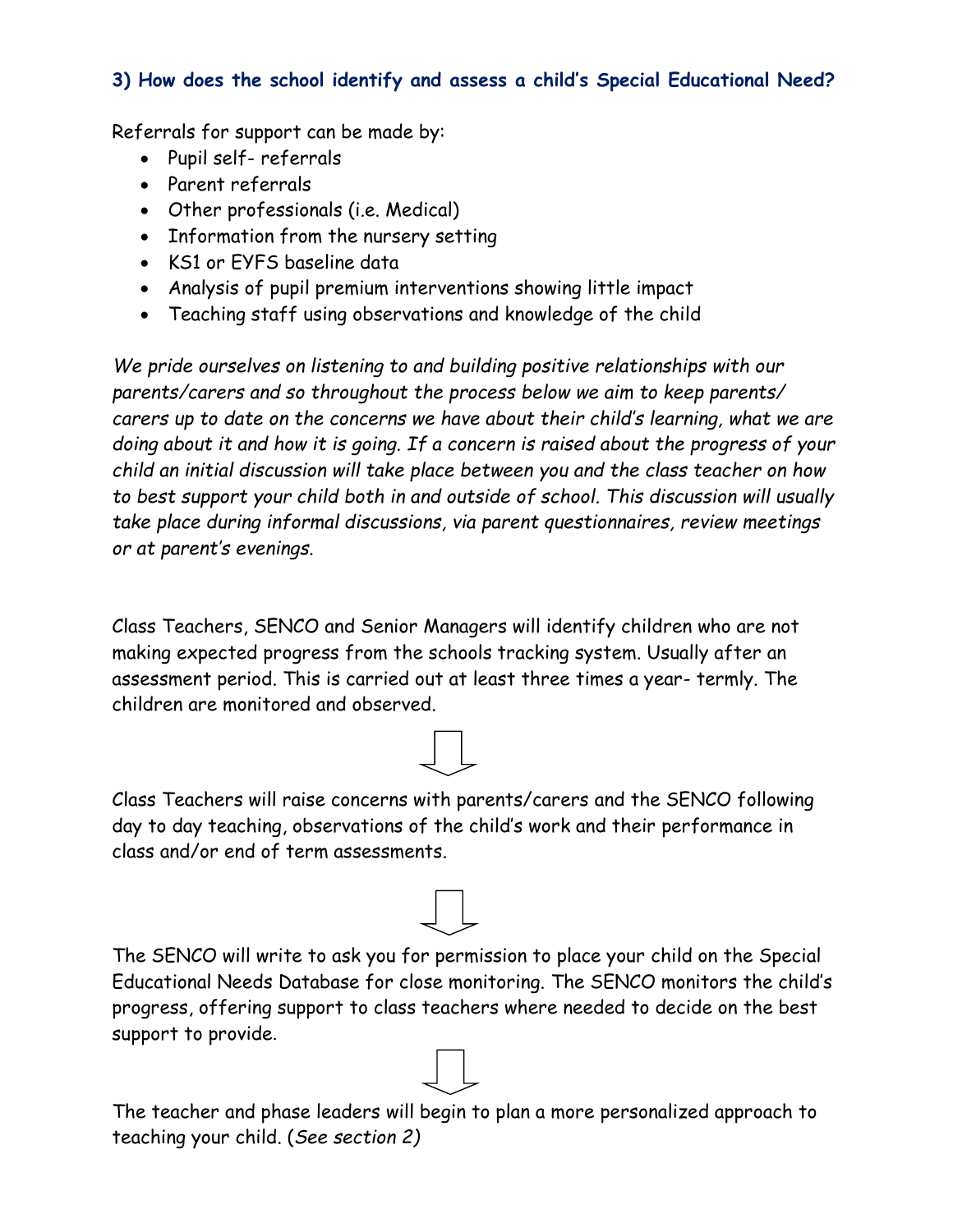The on-going needs of your child will be regularly assessed, reviewed and altered accordingly.

If, despite a more personalised approach, your child is still not making expected progress a meeting will be arranged between your child's teacher and the SENCO to discuss possible strategies and the involvement of any outside agencies.

Advice is requested from outside agencies to identify specific needs using specialist assessment or approaches. If your child continues to make limited progress, despite specialist approaches and support, then they may be considered for a School SEND Support Plan or an Educational Health Care Plan –EHCP.

### **[Back to Top](#page-0-0)**

### <span id="page-6-0"></span>**4) How will school monitor the progress of children with SEN?**

At Saint James CE Primary school, we:

- Promote on-going discussion between the class teachers and teaching assistants to identify anyone whose progress is not as expected.
- Analyse and use class teacher's records, observations of how the child is working in class and examples of their work to support our assessment of a child's levels of achievement.
- Set and review individual targets for all our children with SEN at least three times a year.
- Review EHCP's/ provision plans/ support plans/ individualised targets as and when appropriate.
- Check that additional support the child receives is planned and monitored carefully by the class teacher and SENCO. The additional support your child is accessing is recorded and monitored on a Provision Map and they are set individual targets ('My Targets').
- Use data tracking to measure the pupil's progress. We hold regular pupil attainment and progress meetings between the class teachers, SENCO, phase leaders and head teacher. This involves a comprehensive program of termly tracking of all pupils. The progress and attainment of children with SEN is monitored closely by the SENCO as well as by the phase leaders.

*All of the above is used to initially inform the planning of interventions for your child and then an analysis of the children's progress data, along with observations*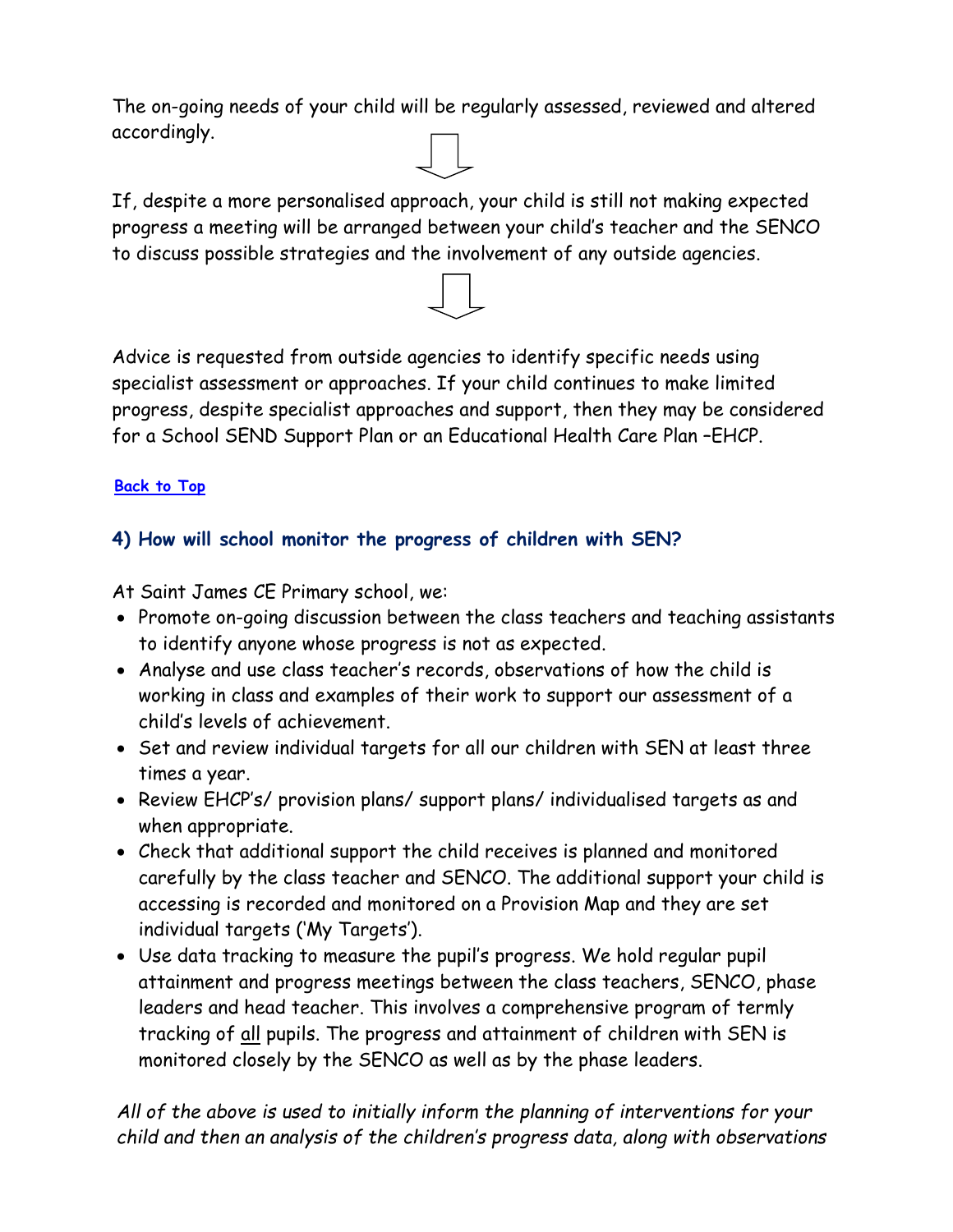*of their class work, allows us to track the impact of these interventions. If an intervention has made limited impact on your child's rate of progress, then it is altered.* 

#### **Who will explain this to me?**

- Class Teachers will meet with parents/carers at least on a termly basis, this could be part of Parent's evening or as a review of termly targets to discuss and review your child's needs, support and progress.
- The SENCO is available for further information and discussion. The SENCO will meet the parents/ carers of the higher needs children termly.
- Children with an Education Health Care Plan or a Support Plan will also have annual reviews in addition to termly review meetings.

#### <span id="page-7-0"></span>**[Back to Top](#page-0-0)**

### **5) What extra-curricular activities can a pupil with Special Educational Needs access at Saint James Primary School?**

Our school is an inclusive school and all activities are available to pupils with SEN. If and where appropriate, reasonable adjustments will be made to meet the needs of the individual child so they can participate.

Details of after school clubs and activities available to all children are published regularly in our weekly newsletter.

#### **[Back to Top](#page-0-0)**

### <span id="page-7-1"></span>**6) What training do the staff in school have to support children with Special Educational Needs?**

To ensure our staff have the skills and knowledge to support children with SEN there is a programme of on-going training, both in school and off-site. Training has included:

- Dyslexia awareness.
- Quality First Teaching delivered by P.S.S and refreshed by SENCO annually.
- All staff have been trained at level 1 for Autism Awareness.
- An Inclusion team member has been trained in running 'Friends for life' groups.
- Two members of teaching staff have been trained in using Makaton- it is currently being promoted in EYFS to maximise engagement and access for all.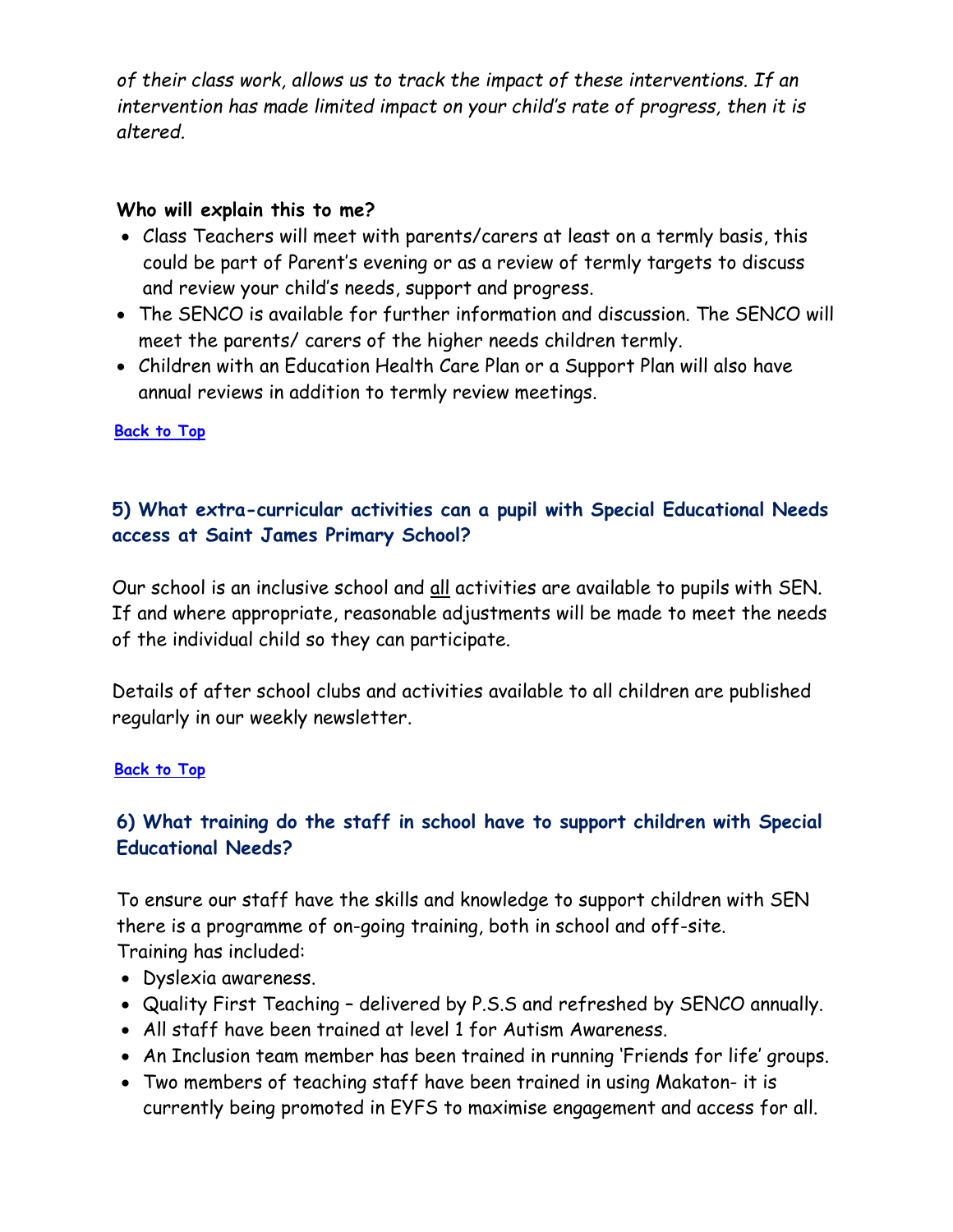- Two teaching assistants have been trained in the effective delivery of Wellcomm speech and language therapy (by Soundswell) to deliver 1:1 and small group Speech and Language interventions.
- Specific/ bespoke training is delivered to groups of teaching staff where and when needed. I.e. Downs Syndrome Awareness training, Lego therapy, attachment disorder training, direct instruction…

### **[Back to Top](#page-0-0)**

### <span id="page-8-0"></span>**7) How does the school get more specialist help?**

At Saint James CE Primary School if we feel a child needs more specialist help we can work with a range of outside agencies. We **will always seek your permission** before specialist services become involved with your child; the SENCO will write to you to ask you for this permission.

| <b>Agency or Service</b>                      | Who they work with                                                                                                                                                                                                                                                                                                                                                               |
|-----------------------------------------------|----------------------------------------------------------------------------------------------------------------------------------------------------------------------------------------------------------------------------------------------------------------------------------------------------------------------------------------------------------------------------------|
| <b>Educational Psychology</b><br>Service      | Children with more significant and complex learning needs.<br>Provide school staff with advice on teaching strategies,<br>resources, individual and whole school training                                                                                                                                                                                                        |
| Pupil and School Support<br>(PSS)             | Provide school staff with advice on teaching strategies and<br>resources, individual and whole school training to support<br>pupils with difficulties in language, literacy and Maths.<br>Individual assessments of pupils who are not making<br>progress in language, literacy (and math) and advice on<br>next steps.                                                          |
| Speech and Language<br>Therapy Service (SaLT) | Children who are referred by the GP or school who have<br>specific speech or language needs. They provide school<br>with advice on work that can be carried out in school as<br>well as providing specific programs in clinic.                                                                                                                                                   |
| Soundswell- School<br>purchased SaLT          | Children who have diagnosed speech or language needs or<br>those whom the school feel appear to have speech and<br>language needs. They help school to assess and identify the<br>speech and/ or language needs of children in school,<br>support with setting up specific programs and support with<br>making detailed referrals to NHS SaLT or other medical<br>professionals. |
| Communication and<br>Autism Team              | Children with social and communication difficulties or a<br>diagnosis of Autism.<br>Provide individual and whole school training for staff with<br>advice on teaching strategies, resources for pupils with<br>Autism.                                                                                                                                                           |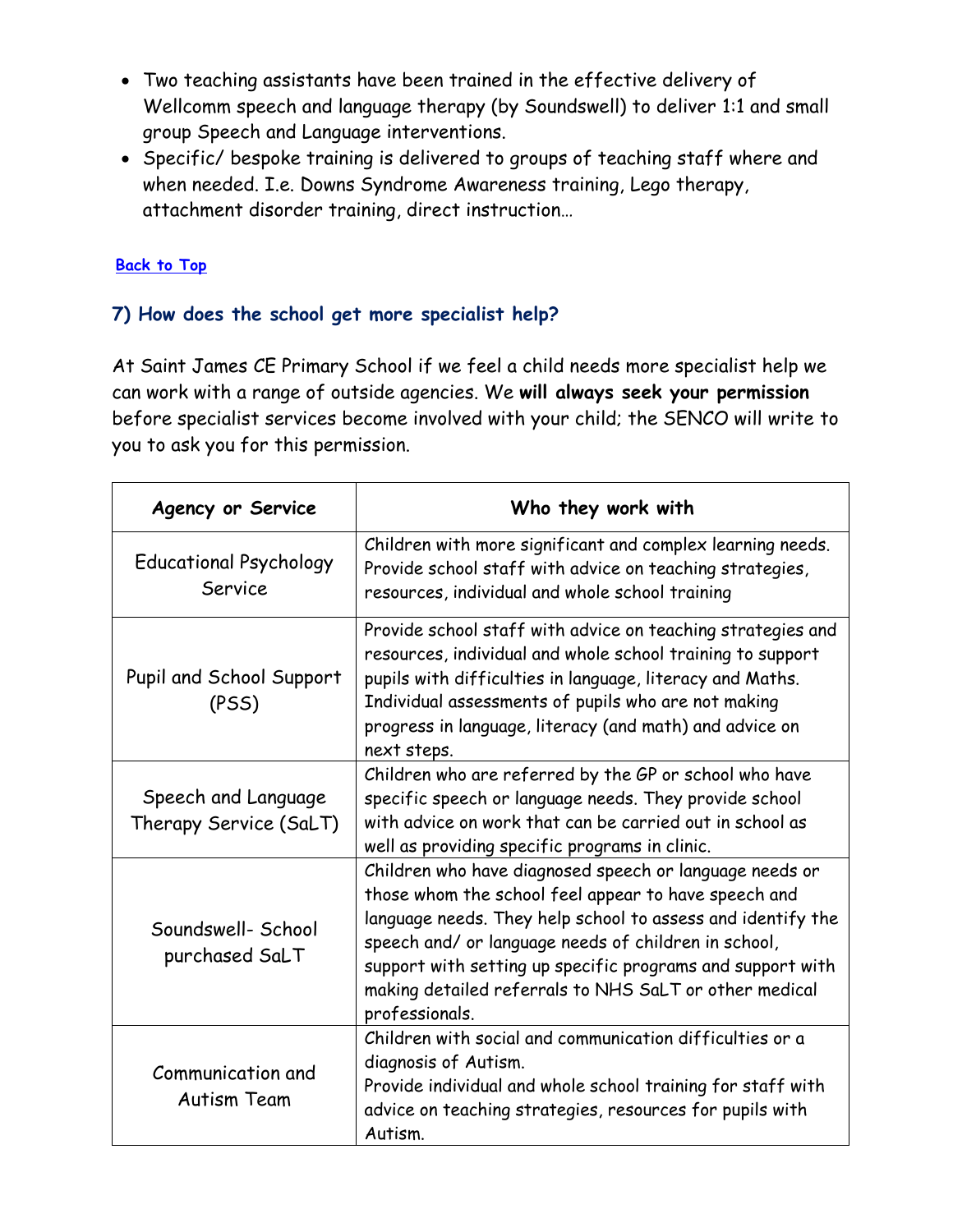| <b>Sensory Support Service</b>          | Children with visual or hearing impairments. They provide<br>school with advice regarding resources and strategies to<br>support children with sensory impairments.                                                                  |
|-----------------------------------------|--------------------------------------------------------------------------------------------------------------------------------------------------------------------------------------------------------------------------------------|
| Wilson Stuart Outreach                  | Children with gross motor skill difficulties.<br>Provide school with advice regarding resources and<br>strategies to support children with physical difficulties.                                                                    |
| City of Birmingham                      | Children with challenging behaviours.                                                                                                                                                                                                |
| School                                  | Provide school staff with advice on teaching strategies,                                                                                                                                                                             |
| (Behaviour support)                     | resources, individual and whole school training                                                                                                                                                                                      |
| Health professionals                    | Provide advice and support for staff working with<br>individual children with health needs.<br>These professional include:<br>School Nurse<br>Occupational therapist<br>Physiotherapist<br>Child Development Centre<br>Pediatricians |
| Forward thinking<br>Birmingham or CAMHS | Children with specific mental health issues e.g. anxiety/<br>depression.                                                                                                                                                             |

#### **[Back to Top](#page-0-0)**

### <span id="page-9-0"></span>**8) How are the parents of children involved in the education of pupils with Special Educational Needs?**

The school works in partnership with parents/carers to identify specific needs and to support their child. This is achieved through:

- Open door policy- to listen to parents/carers about their concerns.
- Targets are shared regularly with parents to ensure clear communication and to enable parents to support children with achieving their targets at home.
- Where appropriate, the information from outside agencies will be shared with parents (usually verbally). This may also involve meetings with specialists from outside agencies.
- Regular review meetings (this will take place termly for high needs children).
- Parents evenings.
- Annual reviews for children with Education Health Care Plans.
- Inspire workshops, class assemblies, some specific class workshops.
- Phone calls home.
- Written summary reports (currently available upon request) detailing outside agency involvement, observations and suggestions.
- E-mailing parents (for the select few high level needs children).
- Home- school diaries (for the select few high level needs children).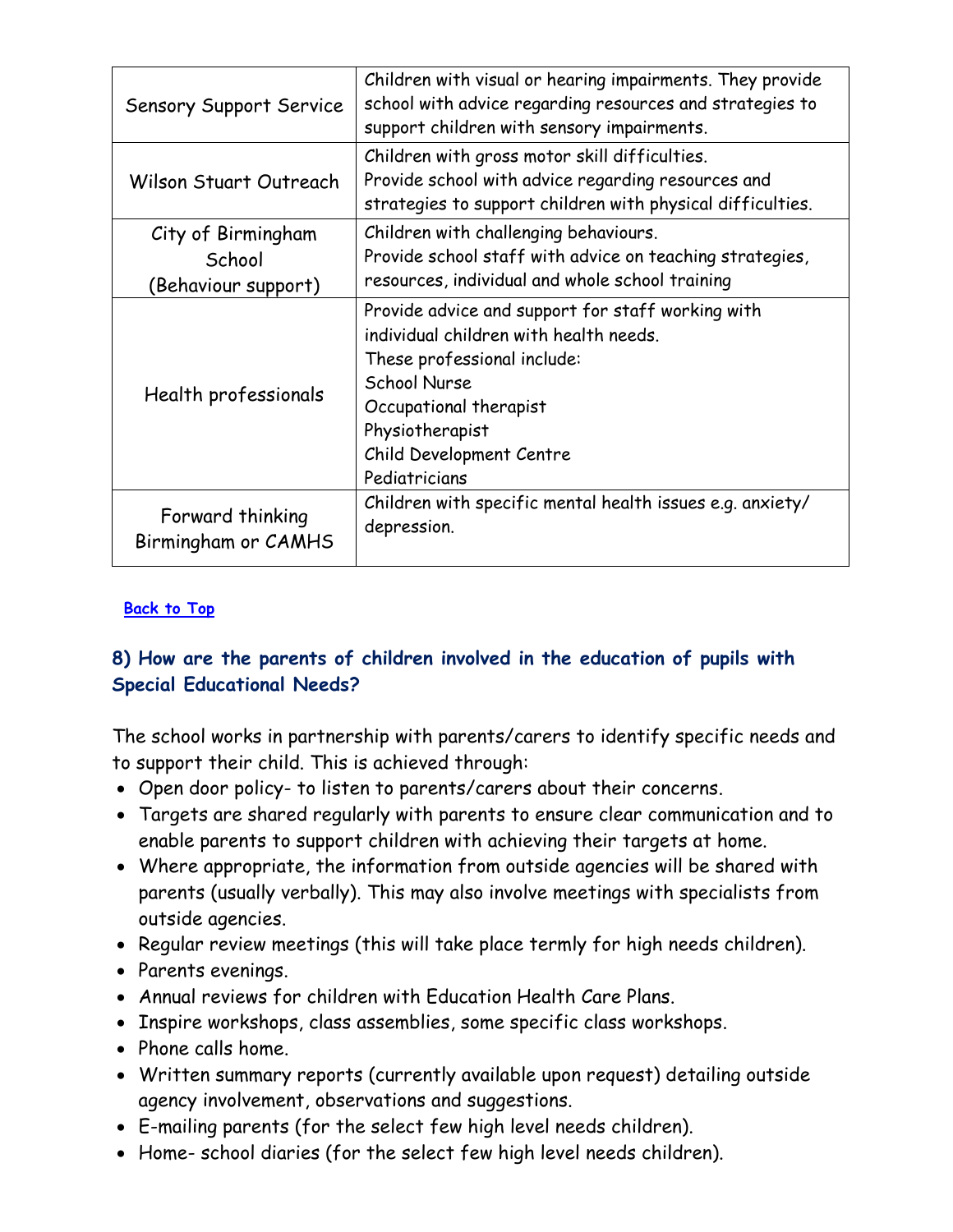TEAMS virtual meetings between home, school and outside agencies.

#### **[Back to Top](#page-0-0)**

### <span id="page-10-0"></span>**9) How are pupils with Special Educational Needs involved in their own education?**

All pupils are involved and encouraged to take part in their own learning journey, for example:

- Developing and achieving targets.
- Attending parents' and carers partnership meetings with parents.
- Self-assessment and evaluation of their learning.
- All children are encouraged to speak to members of staff if they have a concern or worried about anything.
- Learning mentors.
- Pupil Voice questionnaires/ discussion
- School Council.

Children identified with SEN or additional needs are also involved in:

- Annual Review Meetings (if and where age appropriate)
- One Page Profiles.
- Developing and reviewing child friendly 'My Targets'

#### **[Back to Top](#page-0-0)**

### <span id="page-10-1"></span>**10) How is the governing body involved in supporting families of children with Special Educational Needs?**

At Saint James CE Primary School, we have a designated governor with responsibility for SEN who liaises with the SENCO to ensure that the Governors are informed about provision, progress and the well-being of our children with SEN. To ensure confidentiality any feedback or reports do not name individual children.

If you have concerns about how school deals with your child regarding any SEN issues you can discuss these with the Head Teacher or the Governing body.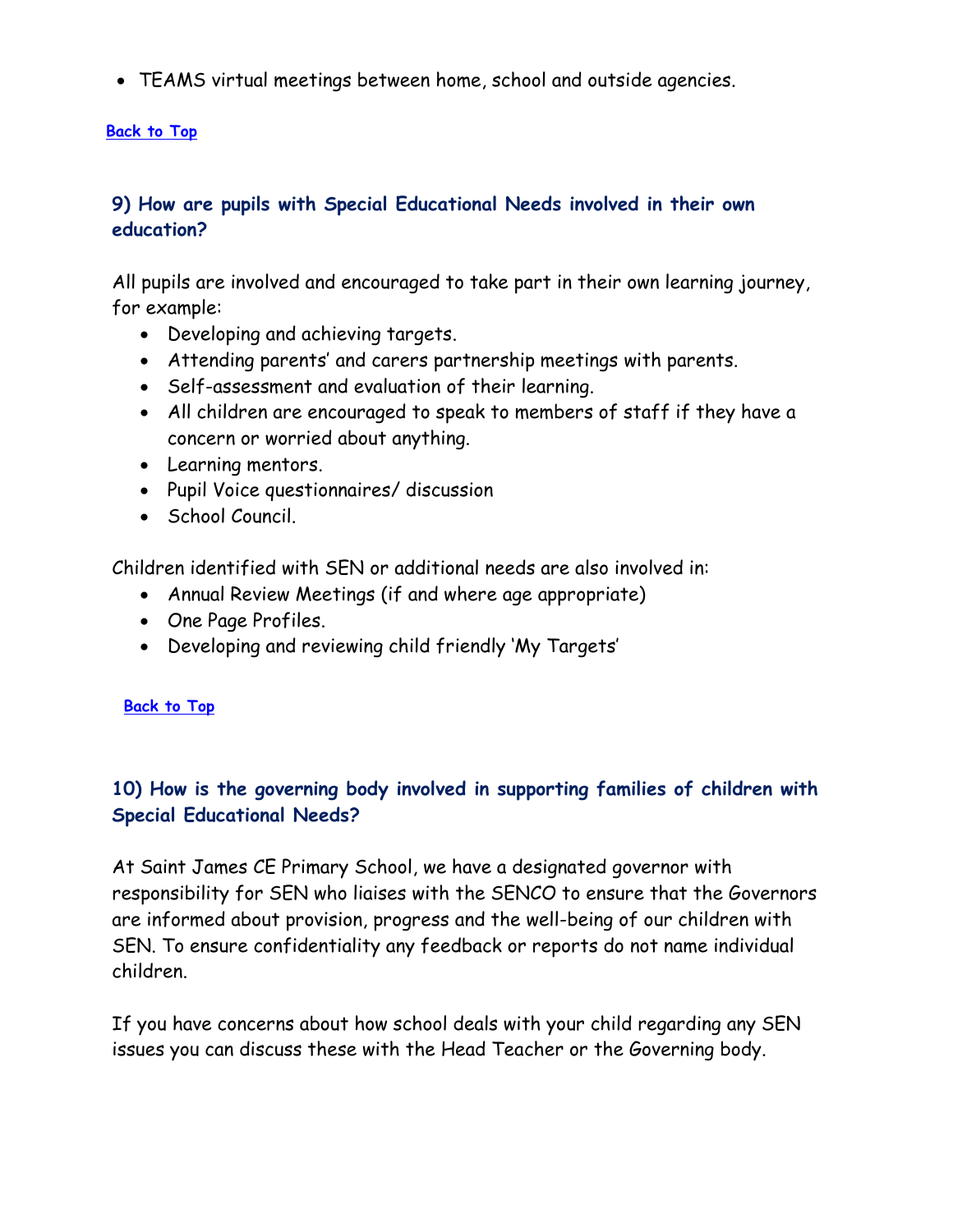## **The name of our SEN Governor is:**

## *Ms Rekha Duggal*

If you want to discuss any issues with our SEN Governor, she can be contacted by requesting an appointment through the school office. We will pass on your request to meet with her, along with your details and a convenient time to meet will be arranged.

## <span id="page-11-0"></span>**11) If a parent of a child with Special Educational Needs has a complaint about the school, how does the governing body (or proprietor) deal with the complaint?**

Our schools complaints procedure is as follows:

If you wish to voice a concern or complaint about how school deals with your child regarding any SEN issues you have a clear course of action.

Please always bring your concern to Miss Cross, the head teacher. You will need to first inform Mrs Sagoo or Mrs LeMorvan in the office. Miss Cross will try to see you straight away. If this is not possible, an appointment will be made for you. A written record of your meeting will be kept in school.

If you are not satisfied with the way in which your concern has been dealt with, your next step will be to contact the Chair of Governors. This is done in writing through the school secretary. The Chair of Governors will convene the committee, which deals with complaints.

If resolution is not agreed, there is provision for an Appeal Committee of the Governing Body to sit.

If you feel you need to take the matter further, you are able to contact the Local Authority at Margaret Street, Birmingham, B3 3BU.

If you are ever unhappy with the behaviour of another parent's child in school, please **always** bring the matter to the attention of the head teacher **before** you intervene with the child. Miss Cross will deal with the matter on your behalf.

If you are ever concerned about the action of a member of staff, please always come to Miss Cross first.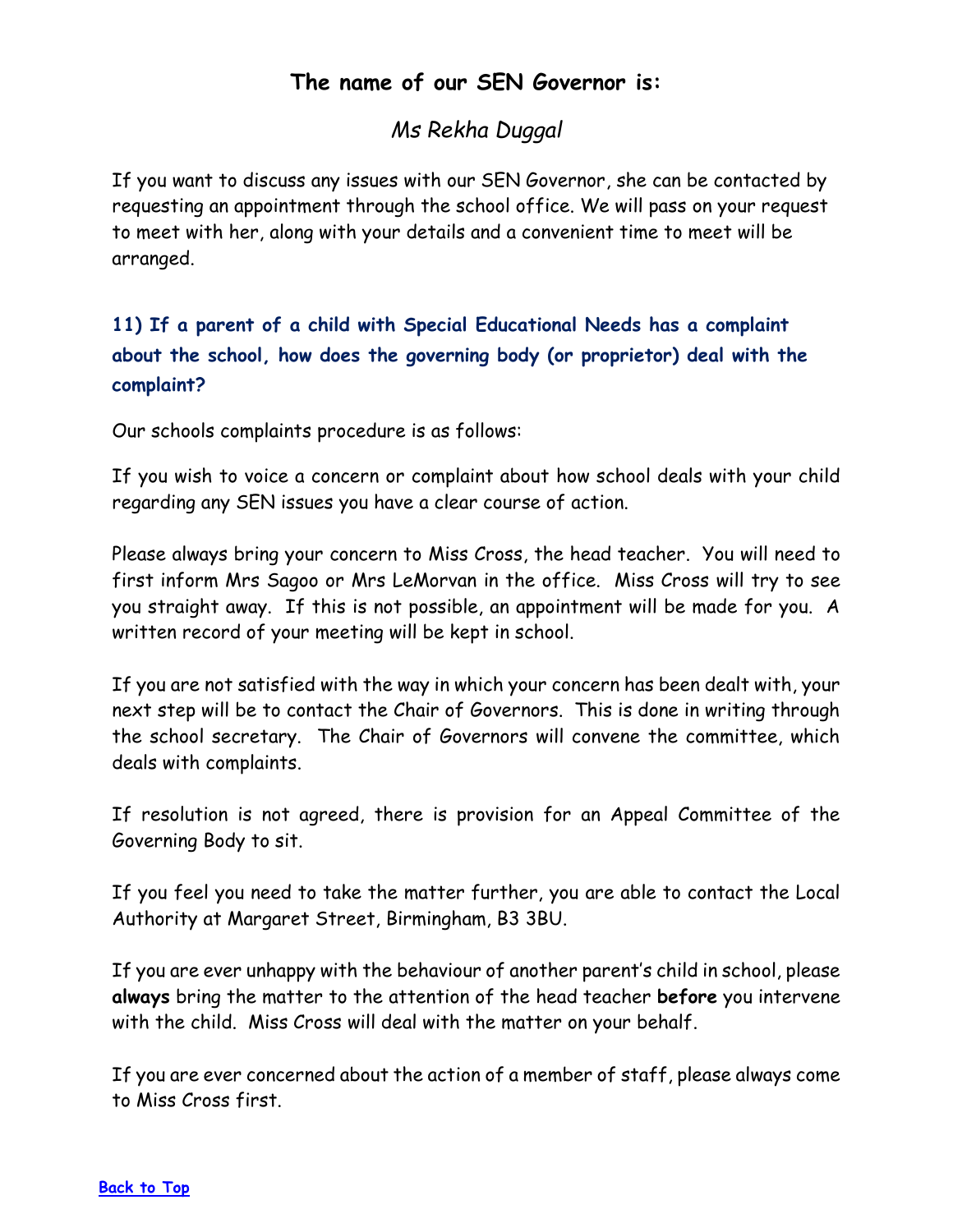### <span id="page-12-0"></span>**12) What support services are available to help Parents/carers of children with Special Educational Needs?**

Our school SENCO should be able to advise you on the support services available to you, both locally and nationally.

Our school SENCO, Mrs Nandra, is at school every day and can be contacted by arranging an appointment through the school office on 0121 523 5861.

#### *Your GP*

In some cases, it is recommended that you contact your **GP** to discuss any concerns you may have about your child's needs and to seek medical support, guidance and assessments if appropriate.

#### *School Nurse*

Our school nurse is only involved with pupils or families as and when appropriate and only with parental permission.

Should you have any concerns regarding your child and you wish to discuss these with the school nurse then this can be arranged by contacting the school and talking to Ms Buckle.

### *Parent Partnership Services* (SENDIASS)

The Special Educational Needs and Disabilities Information Advice and Support Services are a support service we also recommend to you. They can offer independent and unbiased advice and information about the assessment procedures and educational provision for your child.

#### **Email Address:** [sendiass@birmingham.gov.uk](mailto:sendiass@birmingham.gov.uk)

**Telephone Number:** 0121 303 5004 (8:45am to 5pm, Monday to Friday),

Alternatively, you can write to:

**SENDIASS** The POD 28 Oliver St. Nechells Birmingham B7 4NX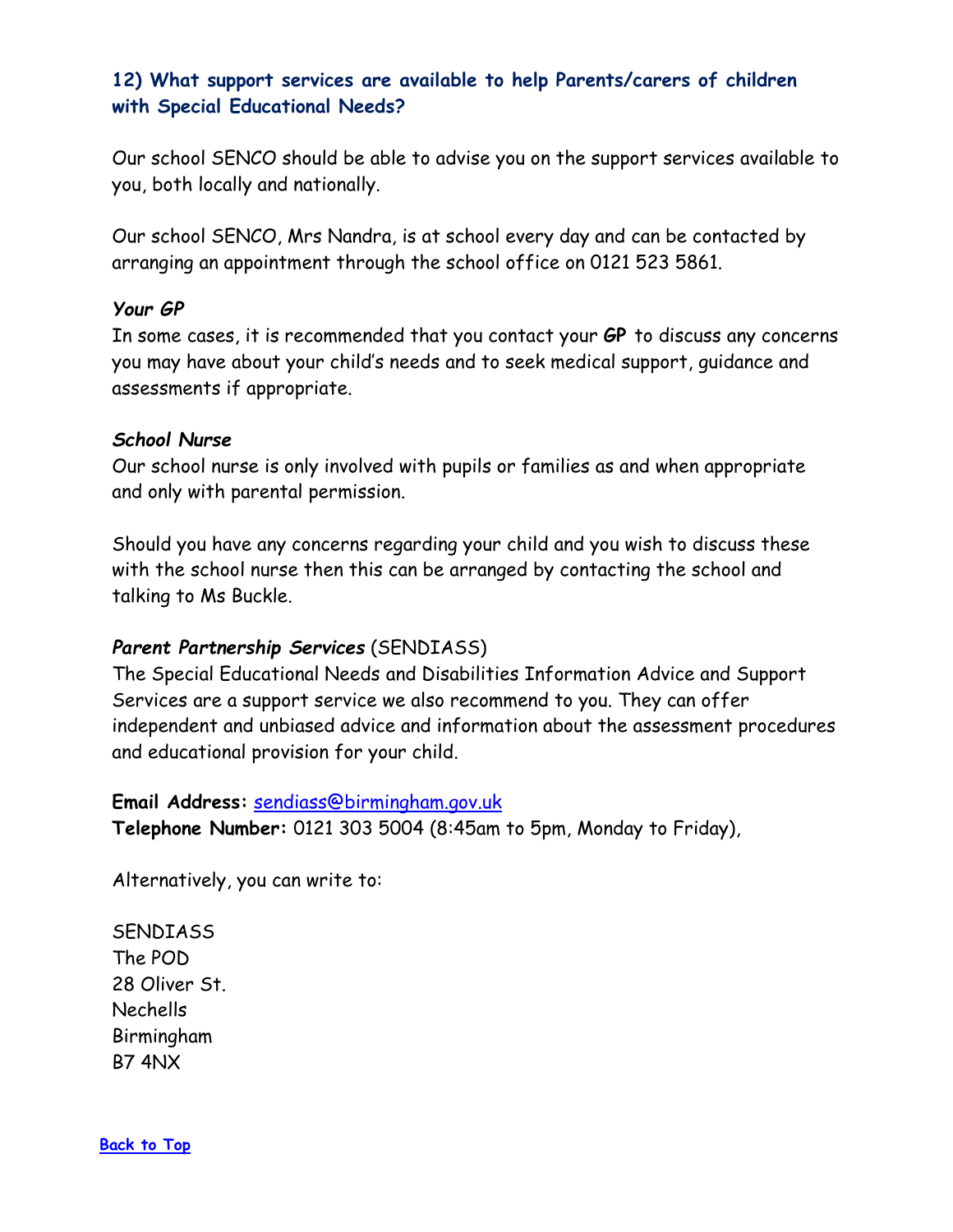### <span id="page-13-0"></span>**13) How will we support your child through transitions?**

We recognise that changes to routine are daunting to some children and so we try to support them through key transitions in a way that enables them to get familiar with forthcoming changes.

### **Before your child starts at our school:**

- A visit to their existing school/ nursery setting or home visit may be relevant.
- Transition days staggered at times of the day to meet the needs of the child e.g. after school, during class time.

### **When they are moving to a new school:**

- Additional visits to the new school for children with specific needs.
- Contacting key personnel at receiving school.
- Reviews centred on the needs of your child involving yourself, staff and relevant agencies when appropriate (Person Centred Review).
- All relevant documentation about your child shared with new setting.

### **When children are moving into the next class:**

- Your child's new teacher will be informed of your child's likes, dislikes and what works best for them (One Page Profile).
- Where appropriate they may complete a 'Transition Booklet'.
- Whole class transition days to their new classroom and with their new teachers and teaching assistants.
- Where necessary they will also be involved in additional mini transition times to enable them to build relationships with their new class teacher or teaching assistant(s).

#### **[Back to Top](#page-0-0)**

## <span id="page-13-1"></span>**14) How can parents/carers find the Birmingham Local Authority's Local Offer for SEN?**

You can find the Birmingham's local offer by clicking on the link below. [www.localofferbirmingham.co.uk](https://eur01.safelinks.protection.outlook.com/?url=http%3A%2F%2Fwww.localofferbirmingham.co.uk%2F&data=04%7C01%7CKerrie.Green%40birmingham.gov.uk%7Cf09f048781d24dcb1d0408da1681797a%7C699ace67d2e44bcdb303d2bbe2b9bbf1%7C0%7C0%7C637847042582671631%7CUnknown%7CTWFpbGZsb3d8eyJWIjoiMC4wLjAwMDAiLCJQIjoiV2luMzIiLCJBTiI6Ik1haWwiLCJXVCI6Mn0%3D%7C3000&sdata=%2BExOW7Z2vNCD4TqTDN6xGchG5tQ7FmoNanTZYa9kxhw%3D&reserved=0)